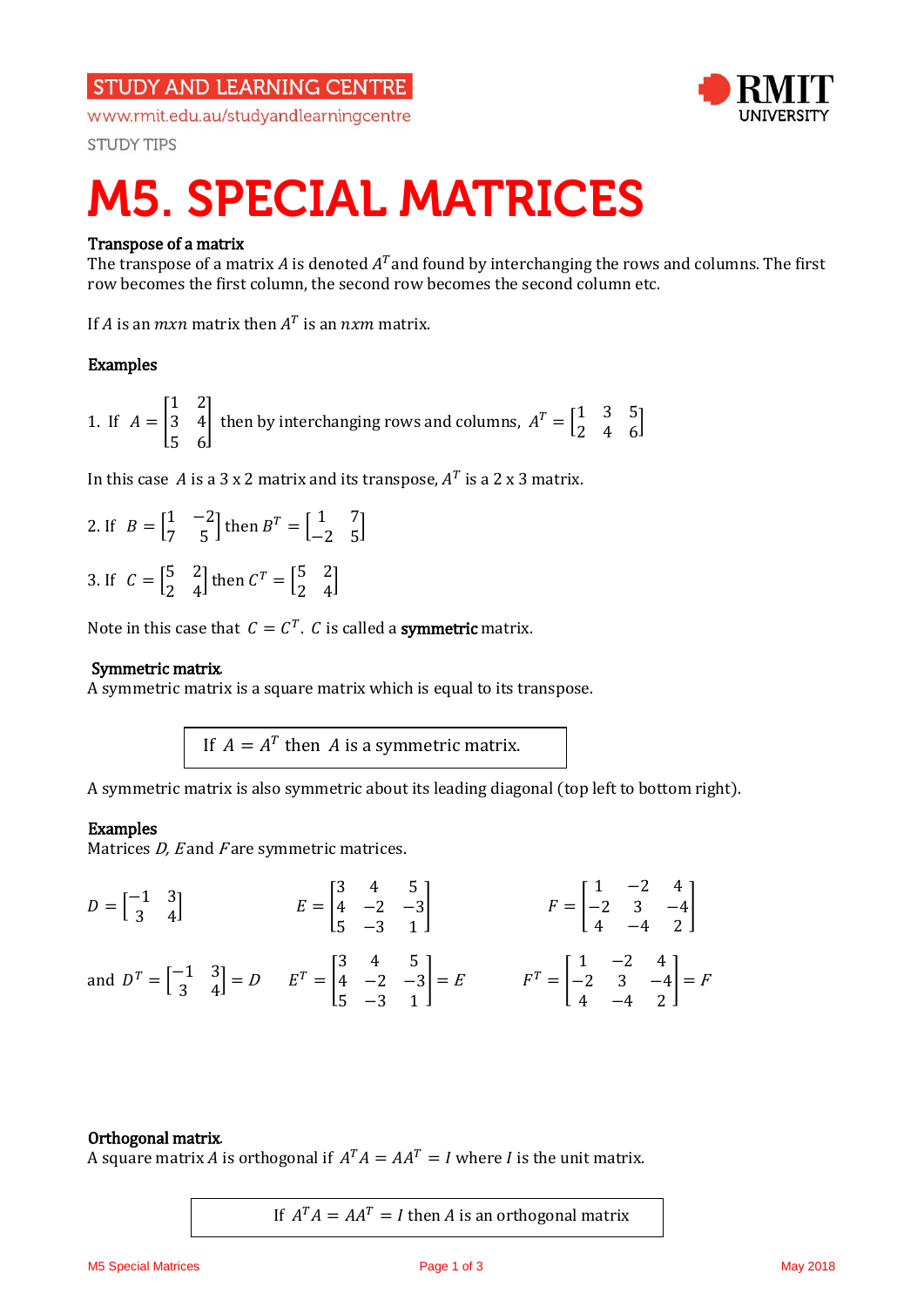Because  $A^{-1}A = AA^{-1} = I$  this implies that, for an orthogonal matrix,  $A^{T} = A^{-1}$ This can be useful for finding the inverse of an orthogonal matrix as it is often much easier to find the transpose than the inverse of a matrix.

Notes:

- The determinant of an orthogonal matrix is either +1(a rotation matrix) or −1(a reflection matrix)
- The rows of an orthogonal matrix are mutually orthogonal (perpendicular) unit vectors
- The columns of an orthogonal matrix are mutually orthogonal unit vectors

#### Examples

Rotation matrix

 $A = \begin{bmatrix} cos\theta & -sin\theta \\ sin\theta & cos\theta \end{bmatrix}$  is an orthogonal matrix (rotates points, lines and regions through an angle of  $\theta^{\circ}$ anticlockwise.)

$$
|A| = \begin{vmatrix} \cos\theta & -\sin\theta \\ \sin\theta & \cos\theta \end{vmatrix} = \cos^2\theta + \sin^2\theta = 1
$$

$$
AT = \begin{bmatrix} cos\theta & sin\theta \\ -sin\theta & cos\theta \end{bmatrix} = A
$$

$$
A^T A = \begin{bmatrix} \cos\theta & \sin\theta \\ -\sin\theta & \cos\theta \end{bmatrix} \begin{bmatrix} \cos\theta & -\sin\theta \\ \sin\theta & \cos\theta \end{bmatrix} = \begin{bmatrix} 1 & 0 \\ 0 & 1 \end{bmatrix} \quad A A^T = \begin{bmatrix} \cos\theta & -\sin\theta \\ \sin\theta & \cos\theta \end{bmatrix} \begin{bmatrix} \cos\theta & \sin\theta \\ -\sin\theta & \cos\theta \end{bmatrix} = \begin{bmatrix} 1 & 0 \\ 0 & 1 \end{bmatrix}
$$

That is  $A^T A = AA^T = I$ 

$$
A^{-1} = \frac{1}{\begin{vmatrix} \cos\theta & -\sin\theta \\ \sin\theta & \cos\theta \end{vmatrix}} \begin{bmatrix} \cos\theta & \sin\theta \\ -\sin\theta & \cos\theta \end{bmatrix} = \begin{bmatrix} \cos\theta & \sin\theta \\ -\sin\theta & \cos\theta \end{bmatrix}
$$

That is  $A^T = A^{-1}$ 

Reflection matrix  $B = \begin{bmatrix} 1 & 0 \\ 0 & 0 \end{bmatrix}$  $\begin{bmatrix} 1 & 0 \\ 0 & -1 \end{bmatrix}$  is an orthogonal matrix (a reflection around the *x*-axis)  $|B| = -1$  and  $B^{T} = \begin{bmatrix} 1 & 0 \\ 0 & 0 \end{bmatrix}$  $\begin{bmatrix} 1 & 0 \\ 0 & -1 \end{bmatrix}$ .  $B^T B = B B^T = I$  and  $B^T = B^{-1}$